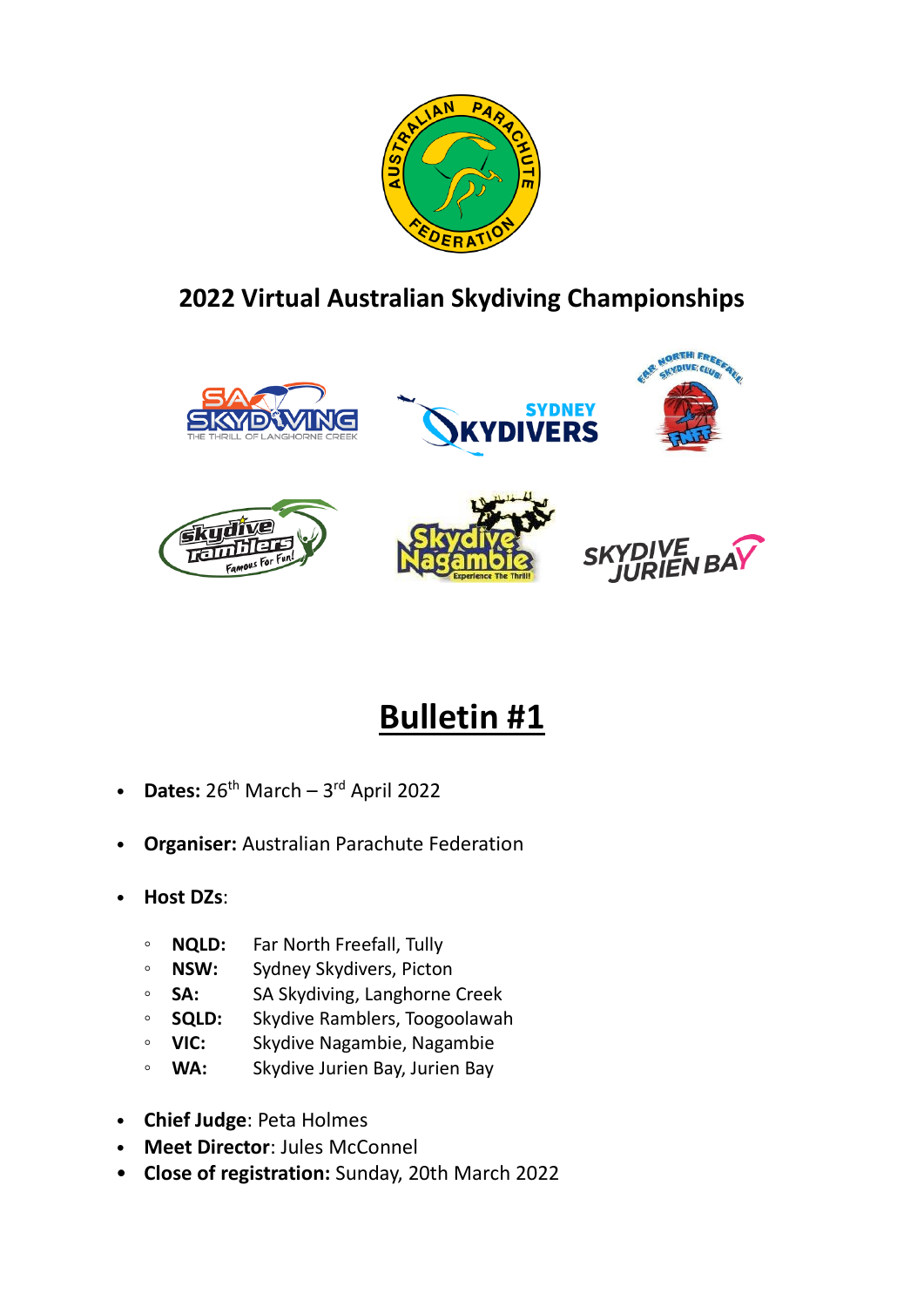#### **Aims of the Championships**

- Provide a National performance measure / point of reference for competitors and APT selection process for 2022 WPC
- A fun event, engaging the Nation, experienced at a local community level
- We're building on the success of 2021 to make a national event possible in 2022, due to these unprecedented times. To keep as many people involved as possible there will be one host DZ in each state (with the exception of NT), which means different aircraft (however all states except SA will be using a Cessna Caravan)
- Judging will be done remotely and results available within 24 hours

## **Competition disciplines**

- **Artistic Events:**
	- o Freefly Intermediate
	- o Freefly Open
	- o Freestyle
- **Canopy Formation:**
	- o 2 way Sequential
	- o 4 way Rotations
	- o 4 way Sequential
- **Formation Skydiving:**
	- o 4 way FS Blast
	- o 4 way FS A
	- o 4 way FS AA
	- o 4 way FS AAA
	- o 8 way FS Intermediate
	- o 8 way FS Open
	- o 2 way VFS Intermediate
	- o 2 way VFS Open
	- o 4 way VFS Advanced
	- o 4 way VFS Open
- **Speed Skydiving**
- **Wingsuit Flying:**
	- o Wingsuit Acrobatic
	- o Wingsuit Performance Intermediate
	- o Wingsuit Performance Open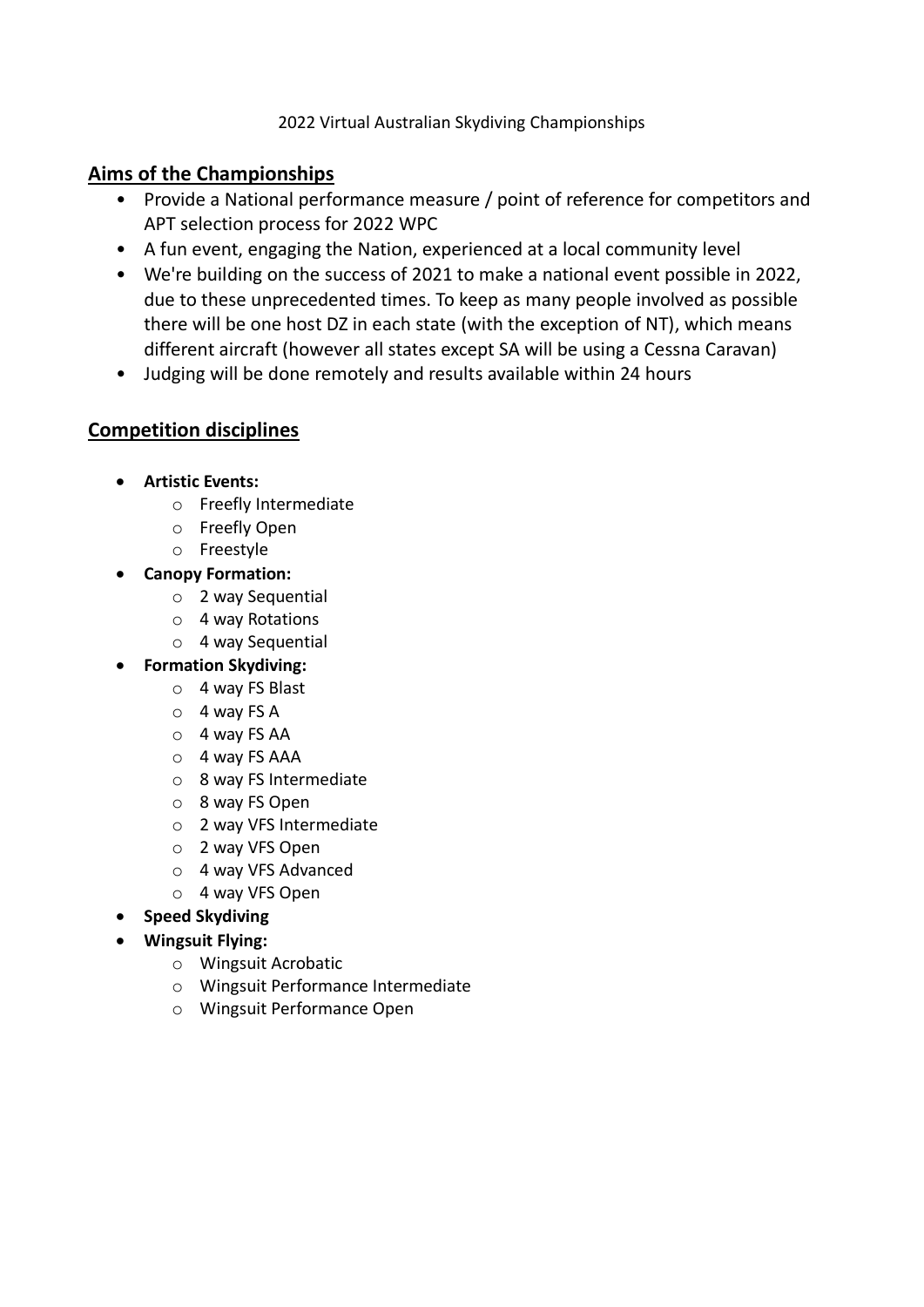#### **APF Sporting Code**

- The APF [Sporting Code](https://www.apf.com.au/Sports-Jumping/Competition/Sporting-Code/sporting-code) is available to everyone: Sporting Code
- The coordination of a Virtual National Championships has required some rules to be altered or waived. Please check the Guidelines for more information.

# **Schedule for the Championships** (26<sup>th</sup> March – 3<sup>rd</sup> April 2022)

- This event schedule may be adjusted to accommodate weather or local logistics at the Meet Director's discretion.
- The overall competition event timing will be from  $26<sup>th</sup>$  March  $3<sup>rd</sup>$  April 2022. Any competition videos submitted on other dates will not be deemed valid.
- Draws will be released on the night before the designated event weekend. Draws for disciplines may be released to registered teams earlier to accommodate weather or local logistics at the Meet Director's discretion.

| Weekend 26 27 28 March            | Altitude (ft) | # Rounds |
|-----------------------------------|---------------|----------|
| 4 way FS AA                       | 10,500        | 10       |
| 4 way FS AAA                      | 10,500        | 10       |
| 4 way VFS Advanced                | 13,500        | 8        |
| 4 way VFS Open                    | 13,500        | 10       |
| 2 way CF                          | 7,000         | 8        |
| Freefly Inter & Open              | 13,500        | 7        |
| Freestyle                         | 13,500        | 7        |
| Speed                             | 13,500        | 8        |
| Wingsuit Performance Inter & Open | 11,000        | 9        |
|                                   |               |          |
| <b>Weekend 123 April</b>          |               |          |
| 4 way FS A                        | 10,500        | 10       |
| 4 way FS Blast                    | 10,500        | 10       |
| 8 way FS Intermediate             | 13,500        | 10       |
| 8 way FS Open                     | 13,500        | 10       |
| 2 way VFS Intermediate            | 13,500        | 6        |
| 2 way VFS Open                    | 13,500        | 6        |
| Wingsuit Acrobatic                | 12,500        | 7        |
| 4 way CF Rotations                | 8,000         | 8        |
| 4 way CF Sequential               | 9,000         | 8        |

## **Aircraft:**

- Cessna Caravan Left hand door
- Langhorne Creek TBC
- Exit speed for all events except CF: 85-90kts
- Exit speed for CF: 70-80kts